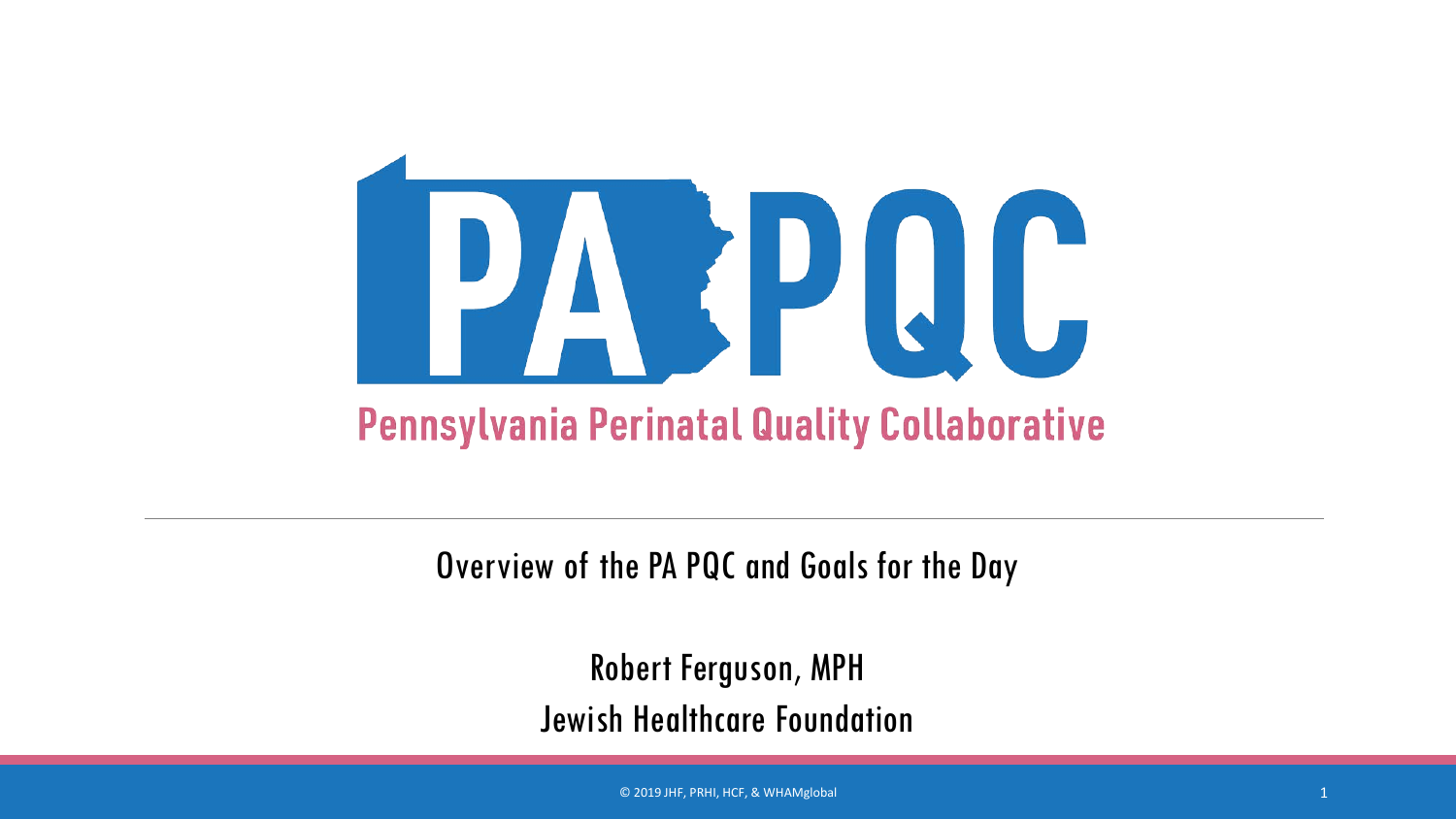## Learning Objectives for the Morning

- 1. Describe how the PA PQC can support the teams to incorporate team-based care and community partnerships
- 2. Describe how other PA PQC sites are implementing quality improvement projects towards the collective aims of the PA PQC
- 3. Discuss MDWISE and how the PA PQC will be helping to disseminate guidelines from MDWISE
- 4. Describe best practices for prenatal SUD screening
- 5. Identify local MAT resources in Pennsylvania for pregnant and postpartum women with OUD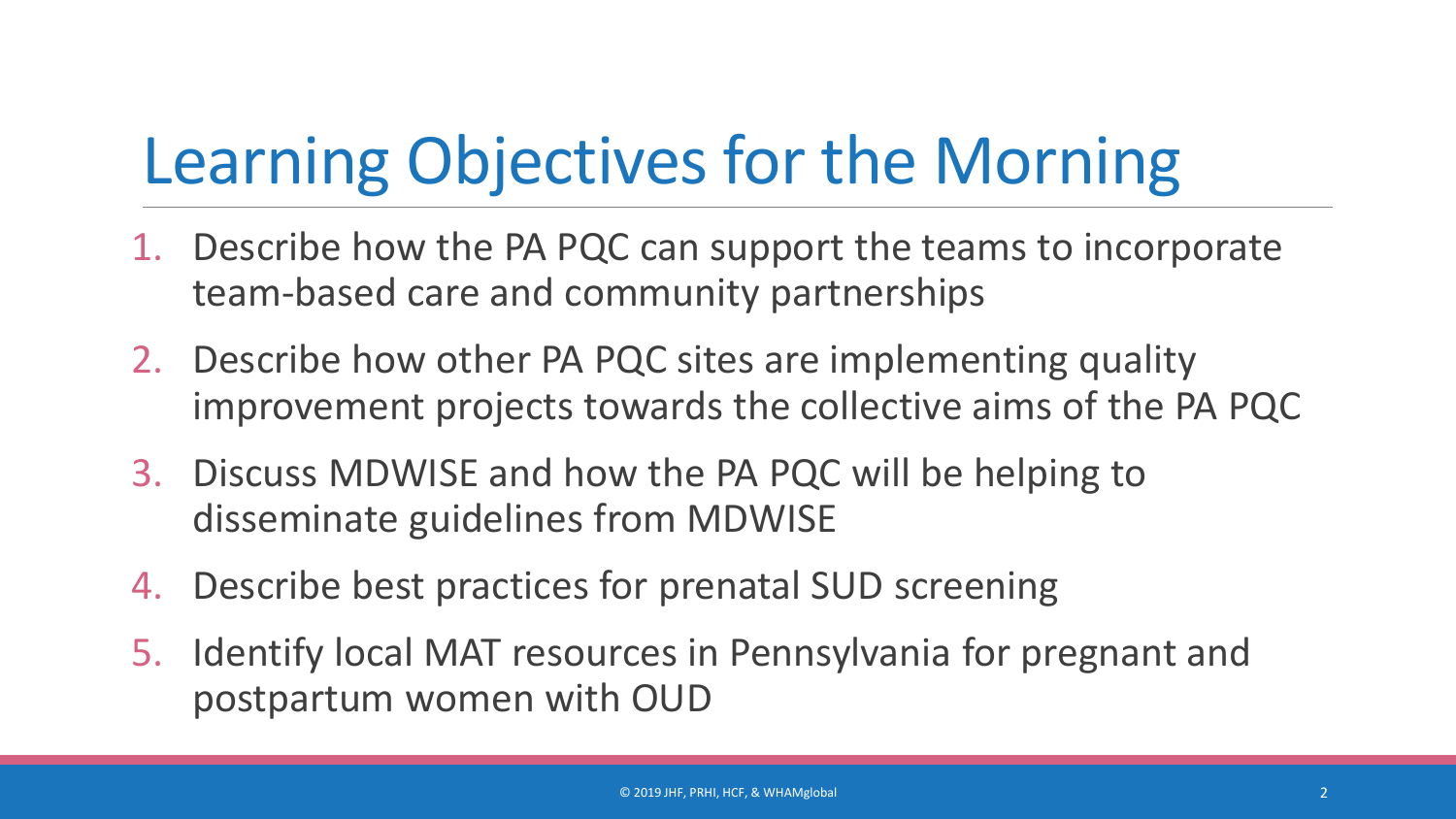#### Learning Objectives for the Afternoon

- 1. Discuss key interventions with peers and other PA PQC sites for
	- 1. NAS screening and NAS non-pharmacotherapy protocols
	- 2. MAT initiation and continuation
	- 3. Severe hypertension bundles and postpartum hypertension followup, and/or
	- 4. Breaking down barriers to quality improvement
- 2. Identify action items and next steps for your PA PQC team's PA PQC quality improvement plans.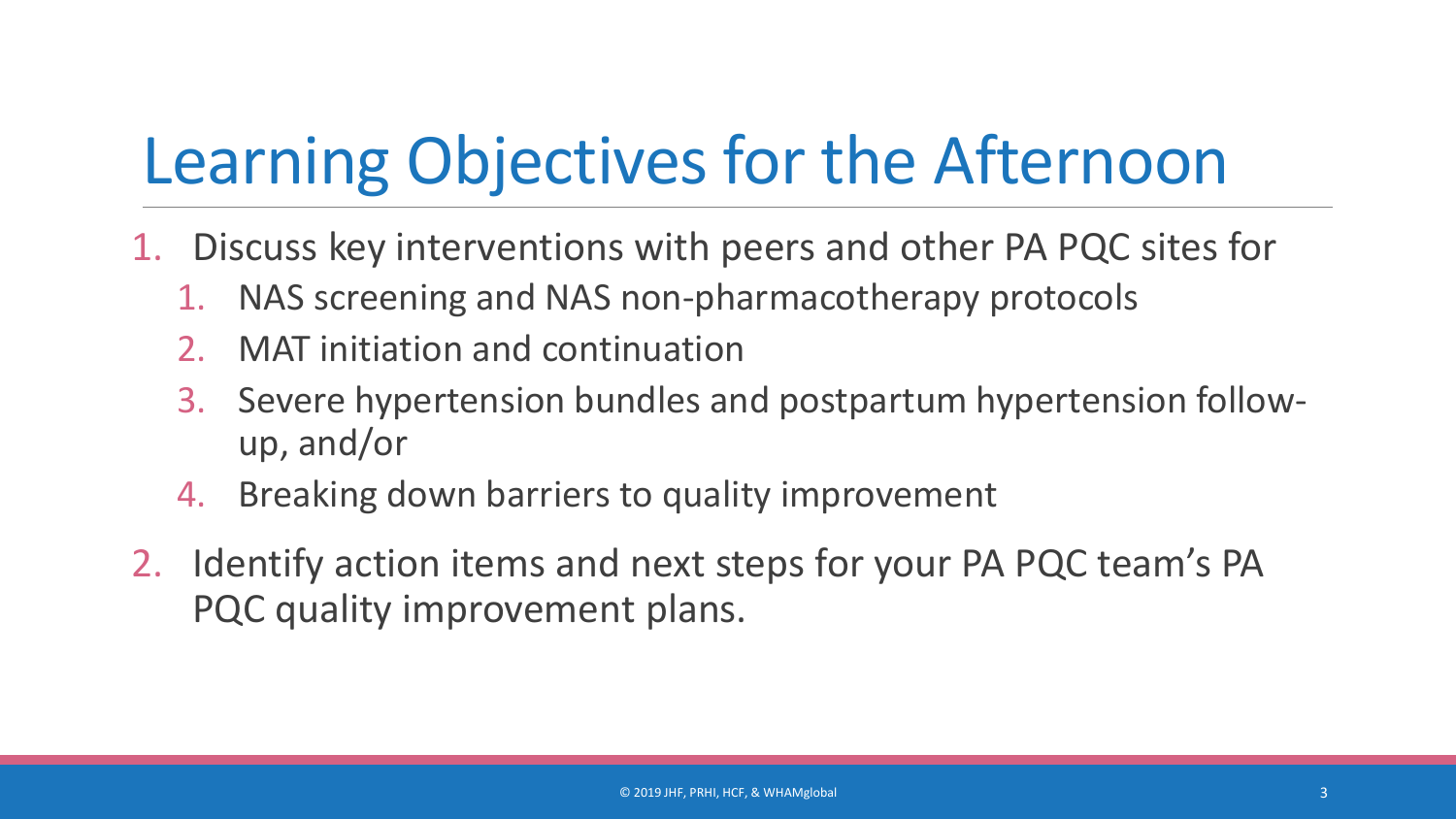### Continuing Education Information

**6.0 contact hours of continuing education (CNE, CME)** will be awarded to participants that attend the session and complete the evaluation.

Other disciplines may use the certificate for state or national organizations. Please refer to your state regulations.

Jewish Healthcare Foundation is an approved provider of continuing nursing education by the Pennsylvania State Nurses Association, an accredited approver by the American Nurses Credentialing Center's Commission on Accreditation.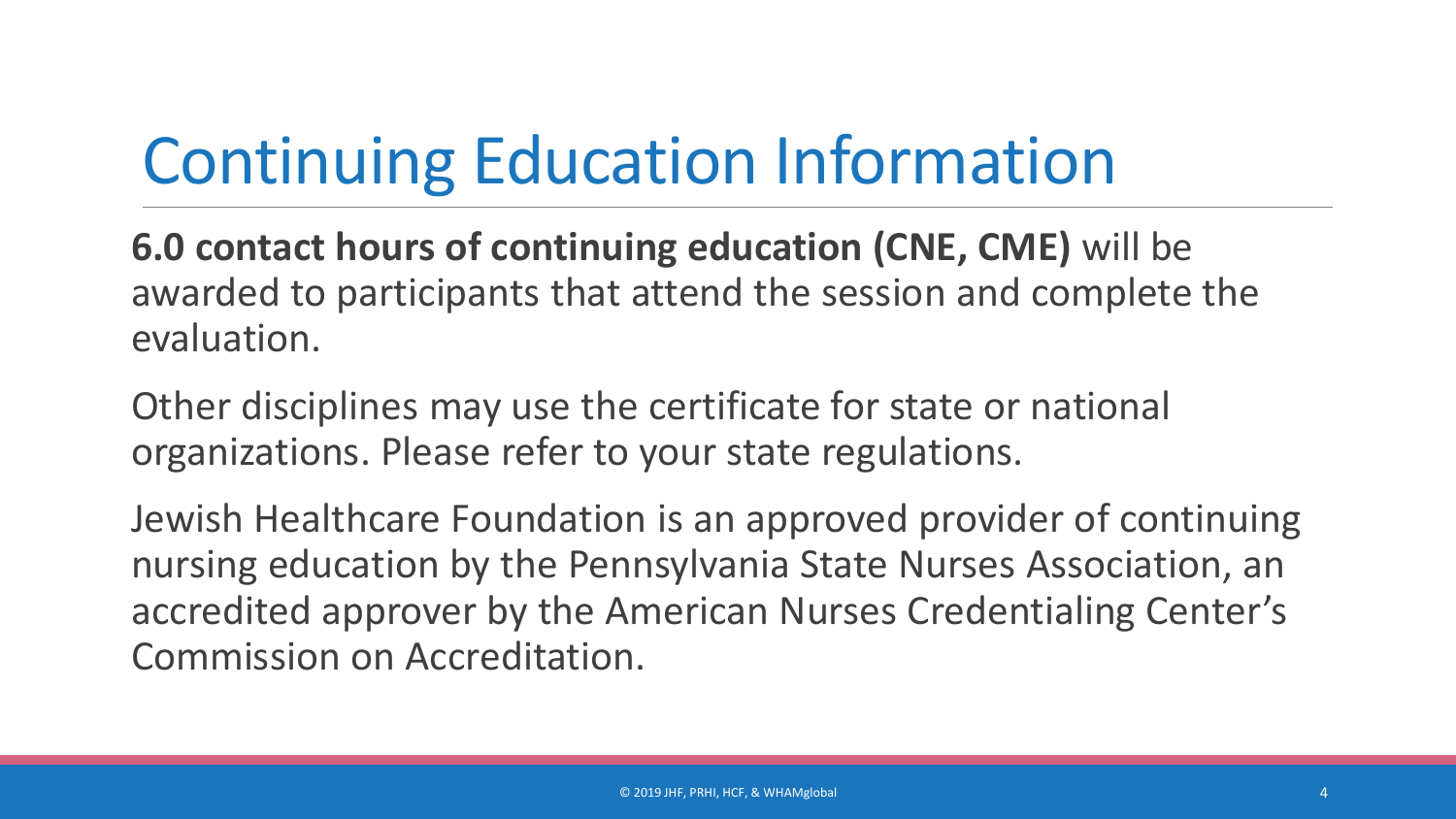### Continuing Education Information

This activity has been planned and implemented in accordance with the accreditation requirements and policies of the **Accreditation Council for Continuing Medical Education (ACCME)** through the joint providership of University of Pittsburgh School of Medicine and the Jewish Healthcare Foundation. The University of Pittsburgh School of Medicine is accredited by the ACCME to provide continuing medical education for physicians

The University of Pittsburgh School of Medicine designates this live activity for a maximum of **6.0 AMA PRA Category 1 Credits™**. Physicians should claim only the credit commensurate with the extent of their participation in the activity.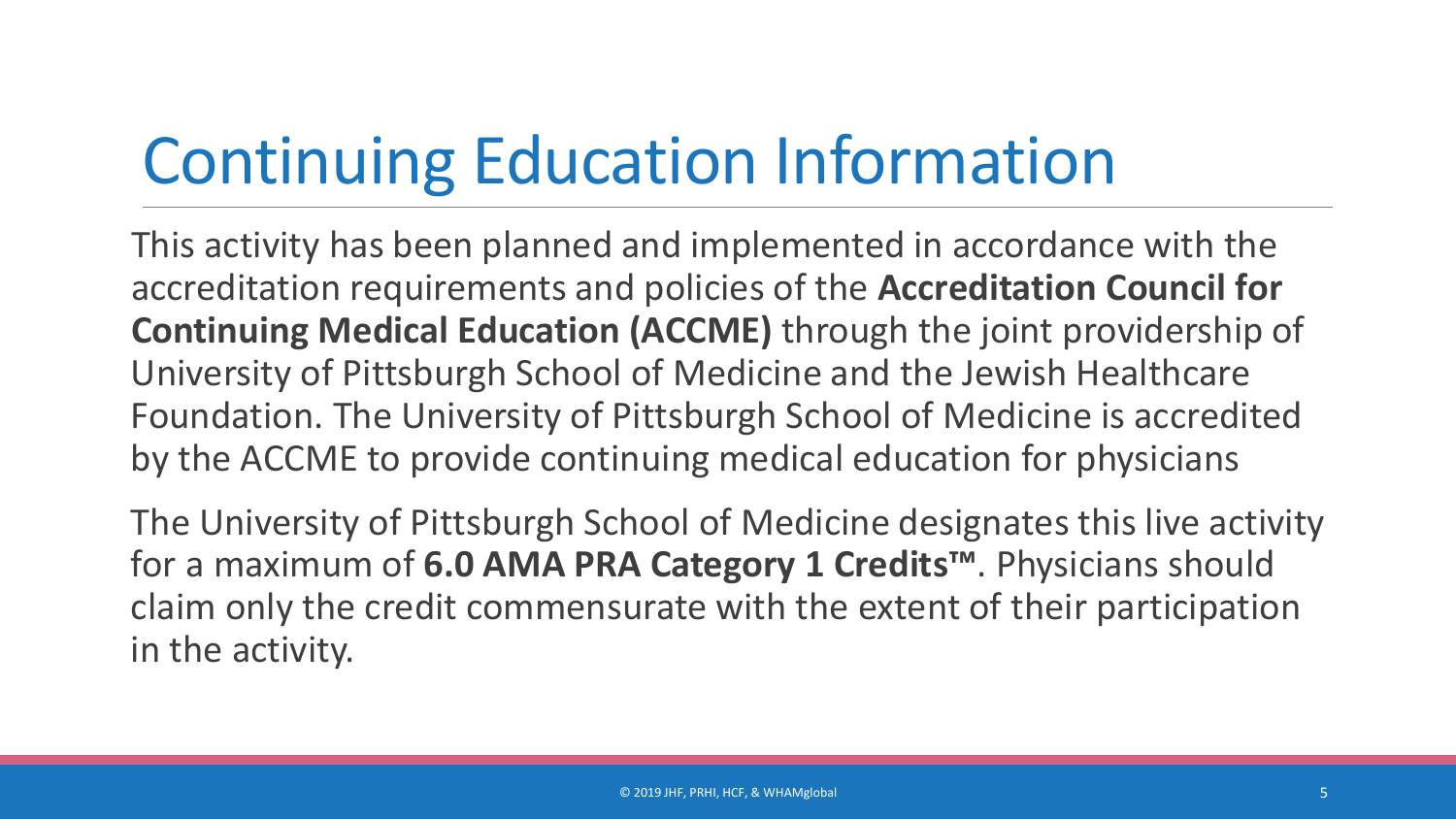### Continuing Education Information

This program is offered for **6.0 hours of social work continuing education** through co-sponsorship of the University of Pittsburgh's School of Social Work, a Council on Social Work Education-accredited school and, therefore, a PA pre-approved provider of social work continuing education. These credit hours satisfy requirements for LSW/LCSW, LPC and LMFT biennial license renewal. For information on social work continuing education call (412) 624-6902.

This is a **PA Certification Board (PCB**) Approved Education for **7.5 hours.**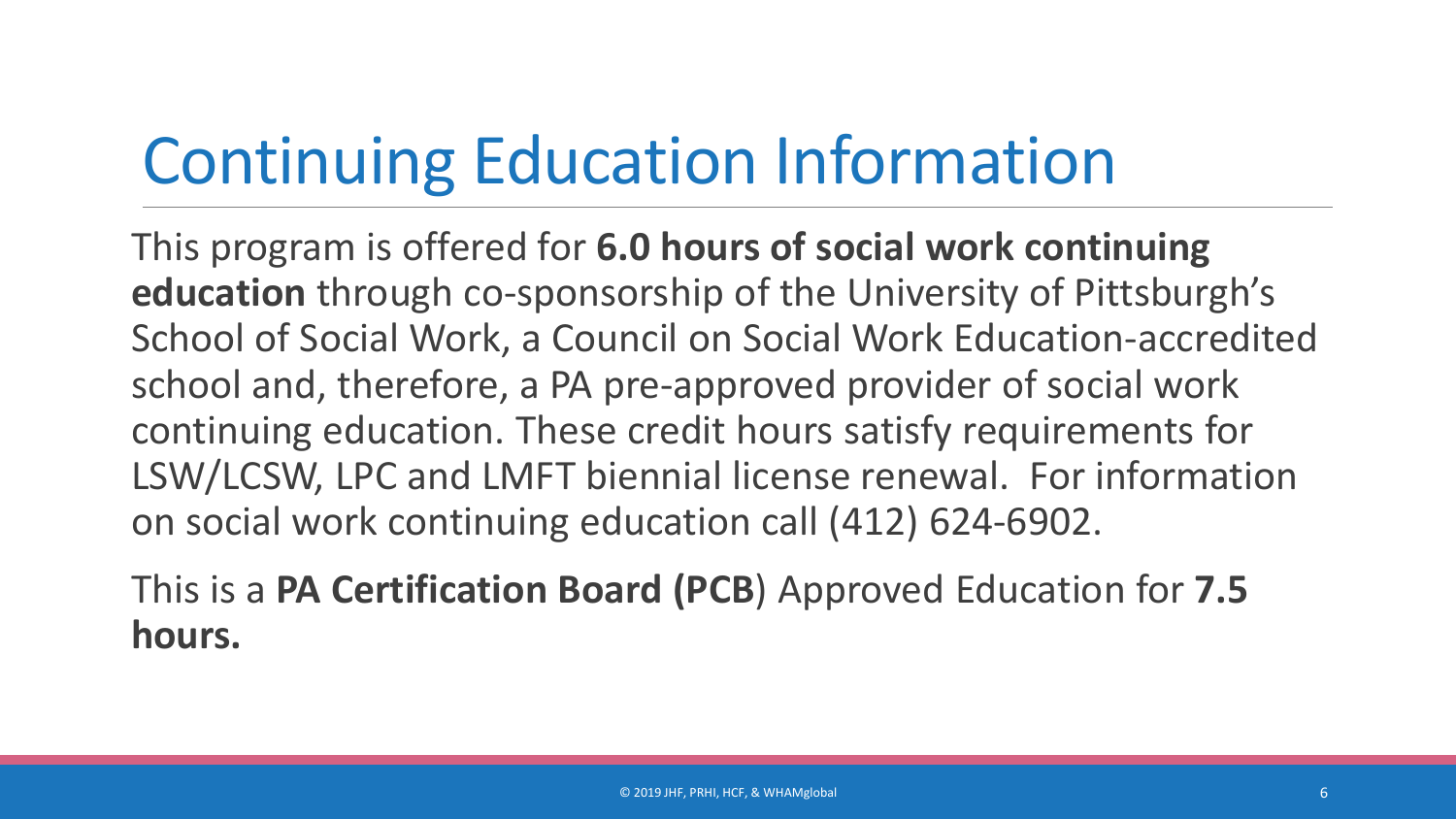#### **Disclosures**

#### **Successful completion of the training**

- Requires participation in full length of session
- No partial credit will be rewarded for this event

#### **Conflicts of Interest**

- All planners and presenters have signed Conflict of Interest Disclosures
- All disclosed conflicts of interest have been resolved

#### **Commercial Support**

◦ No commercial support has been received

**No recording of any kind, please**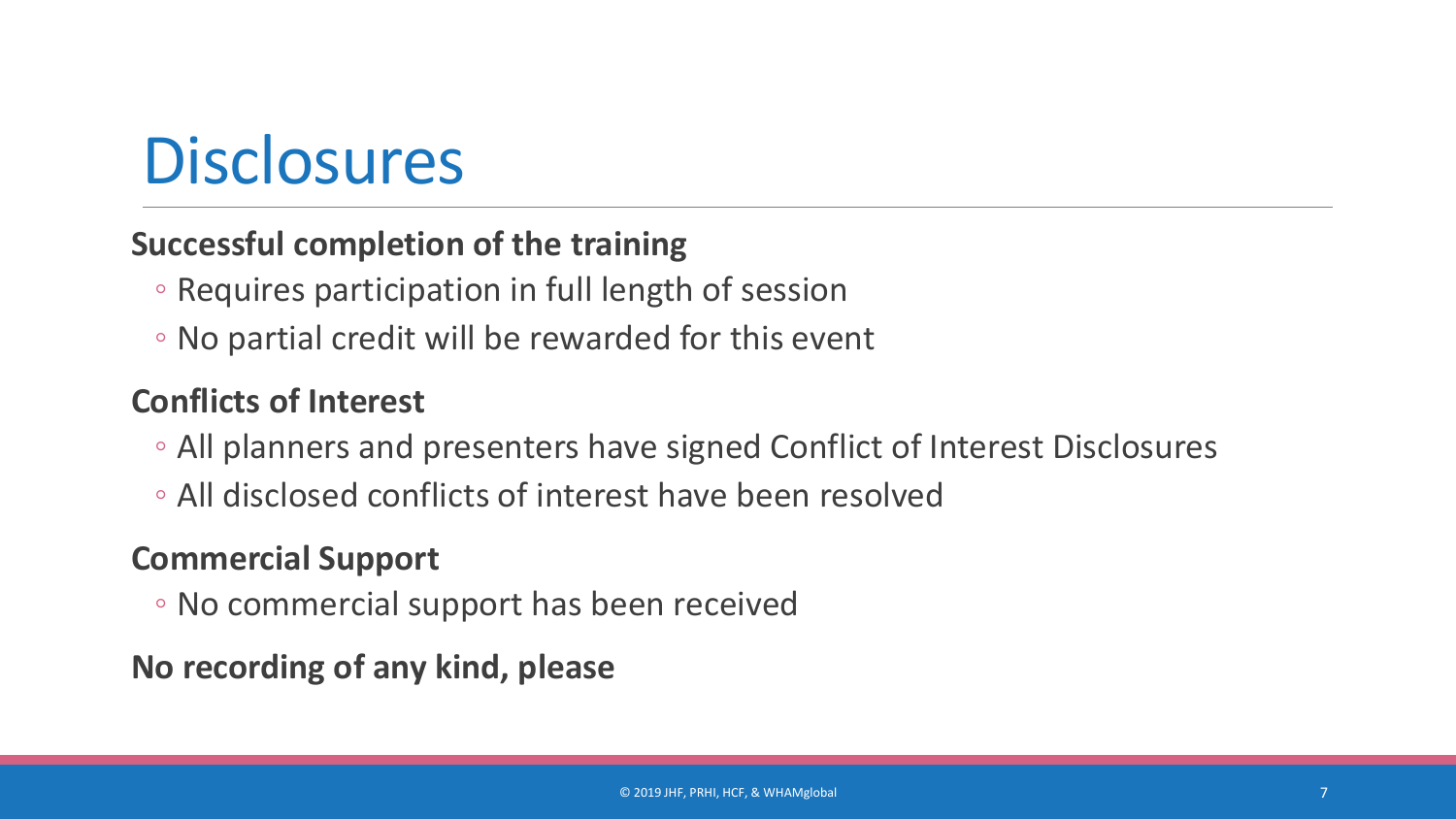### Perinatal Quality Collaboratives (PQCs)

*PQCs are networks of teams working to identify processes that need to be improved and quickly adopt best practices to achieve collective aims*

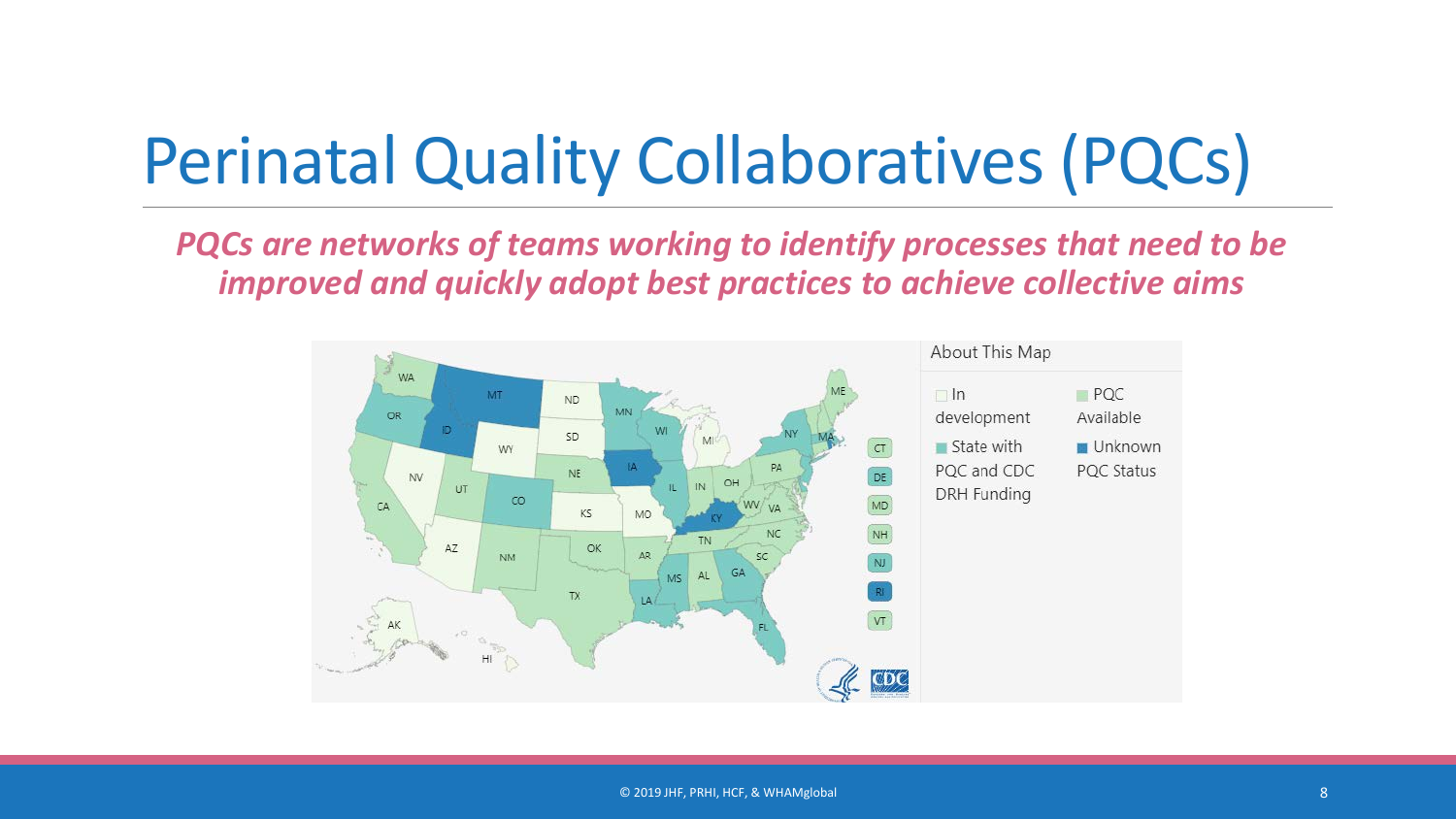#### Building on Statewide Efforts

- Premie Network and AAP
- West Chester University Pilot Study with the Vermont Oxford Network (VON)
- PA PQC Task Force
	- Facilitated by March of Dimes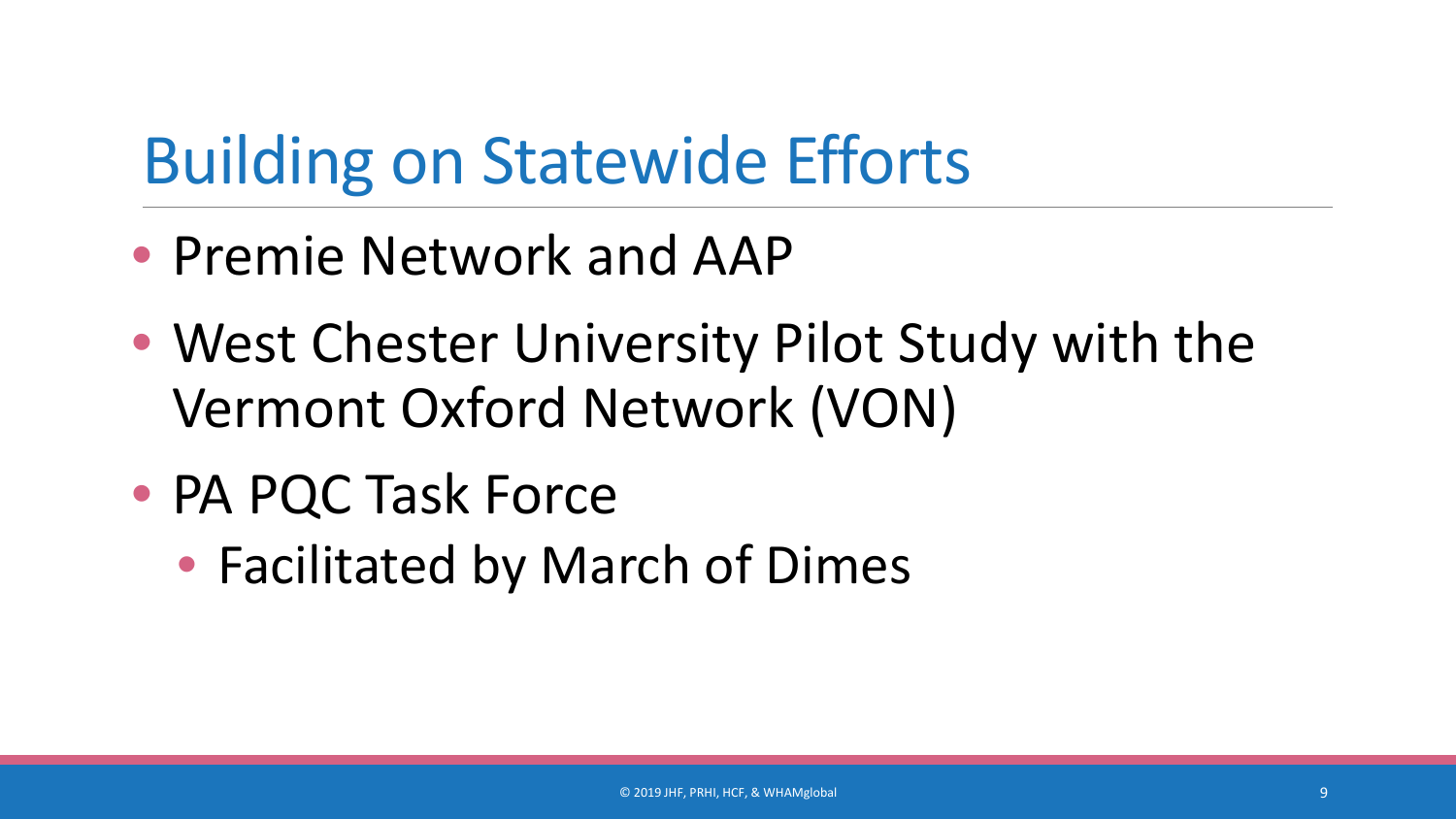#### PA PQC Aims

- $\checkmark$  Reduce maternal mortality and morbidity
- $\checkmark$  Improve Identification of and Care for Pregnant and Postpartum Women with Opioid Use Disorders (OUD)
- $\checkmark$  Improve Identification of and Care for Opioid-Exposed Newborns (OEN)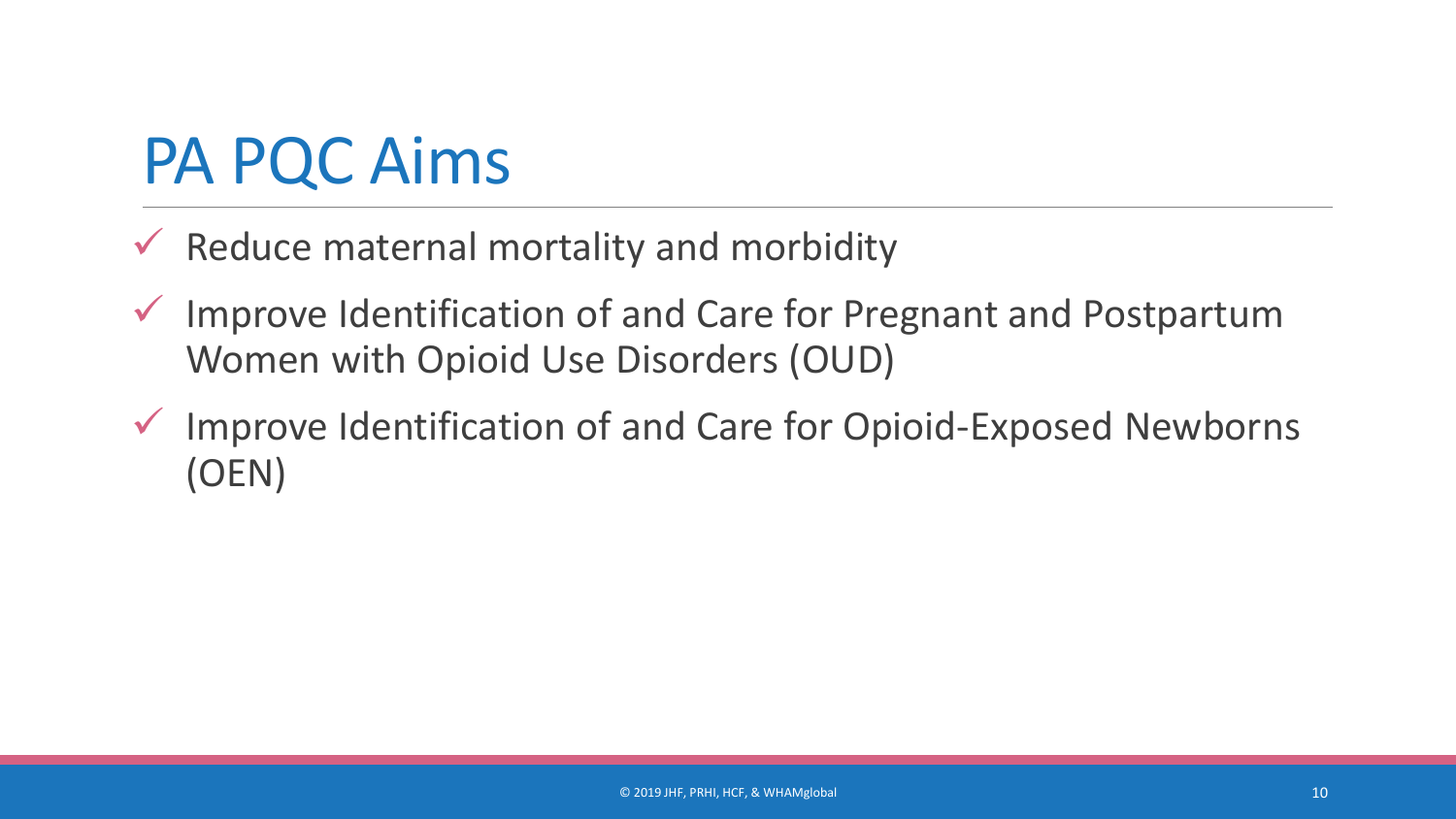### PA PQC is Leveraging Statewide Efforts

- ▶ Disseminates guidelines from the Multi-Disciplinary Workgroup on Infants with Substance Exposure (MDWISE)
- $\triangleright$  Serves as an action arm of the Maternal Mortality Review Committee (MMRC)

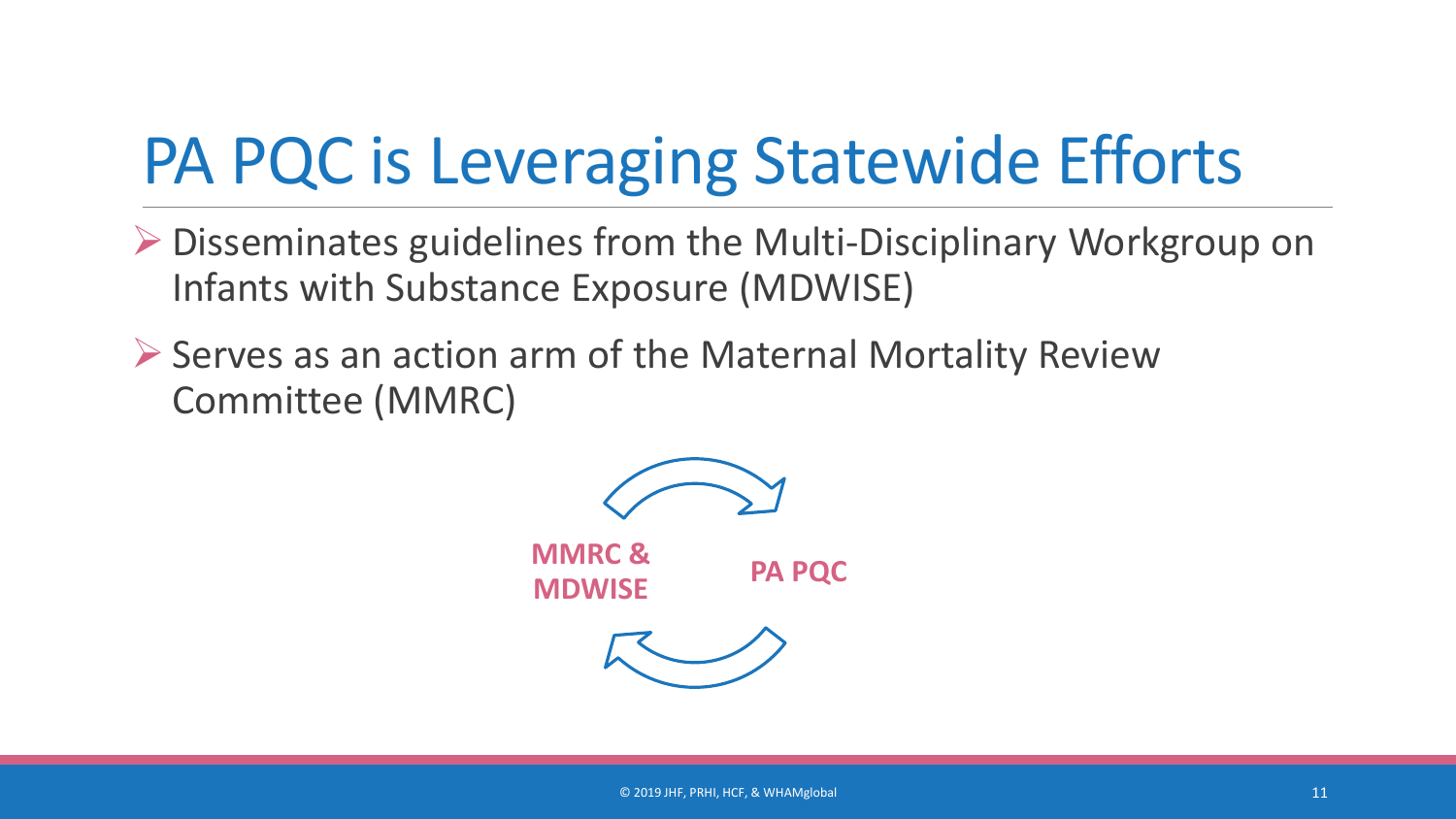

# **55** birth sites **12** health plans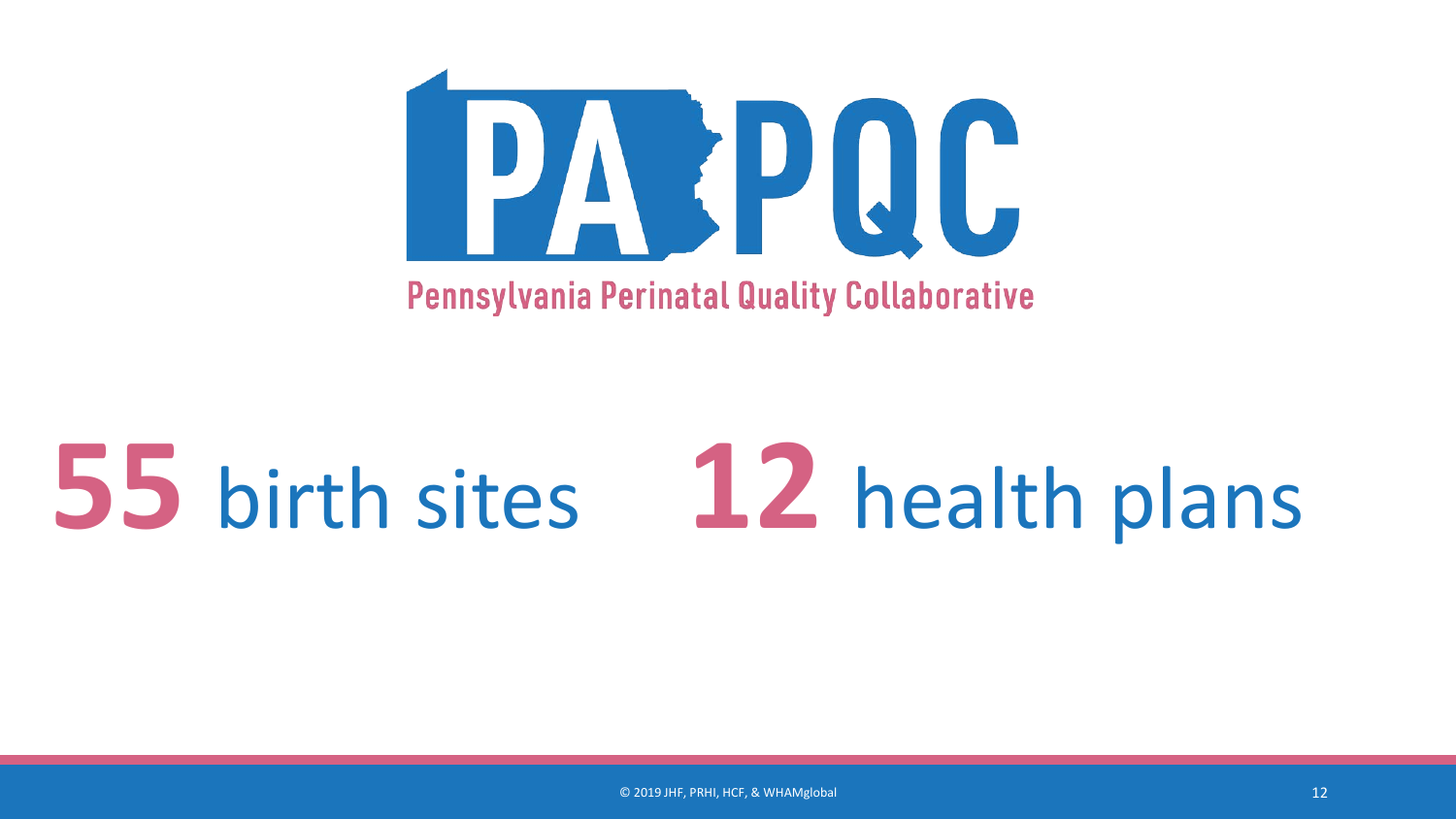#### Journey through the PA PQC

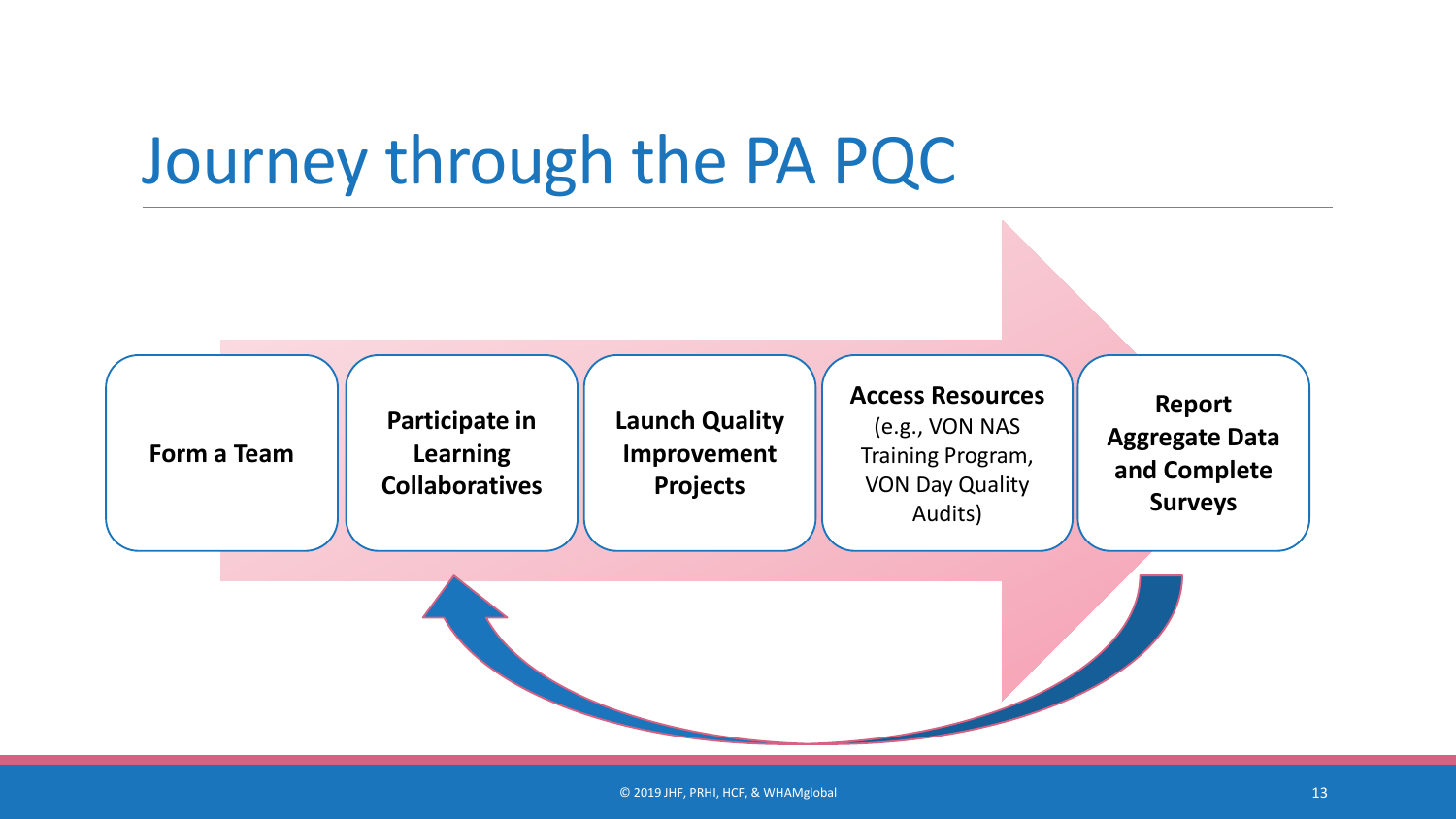#### PA PQC Resources for the PA PQC Sites to Achieve the Aims

- Quarterly learning collaborative sessions
- $\triangleright$  Webinars with topic-specific speakers and progress updates (using information from the PQC surveys)
- $\triangleright$  VON NAS Universal Training Program (optional)
- Data Feedback via the PA PQC Data Dashboard
- Data Feedback via the VON Days Quality Audits for NAS (optional)
- Quality improvement coaching from the PA PQC team (optional)

*The NEPaPQC is also providing QI and data collection support*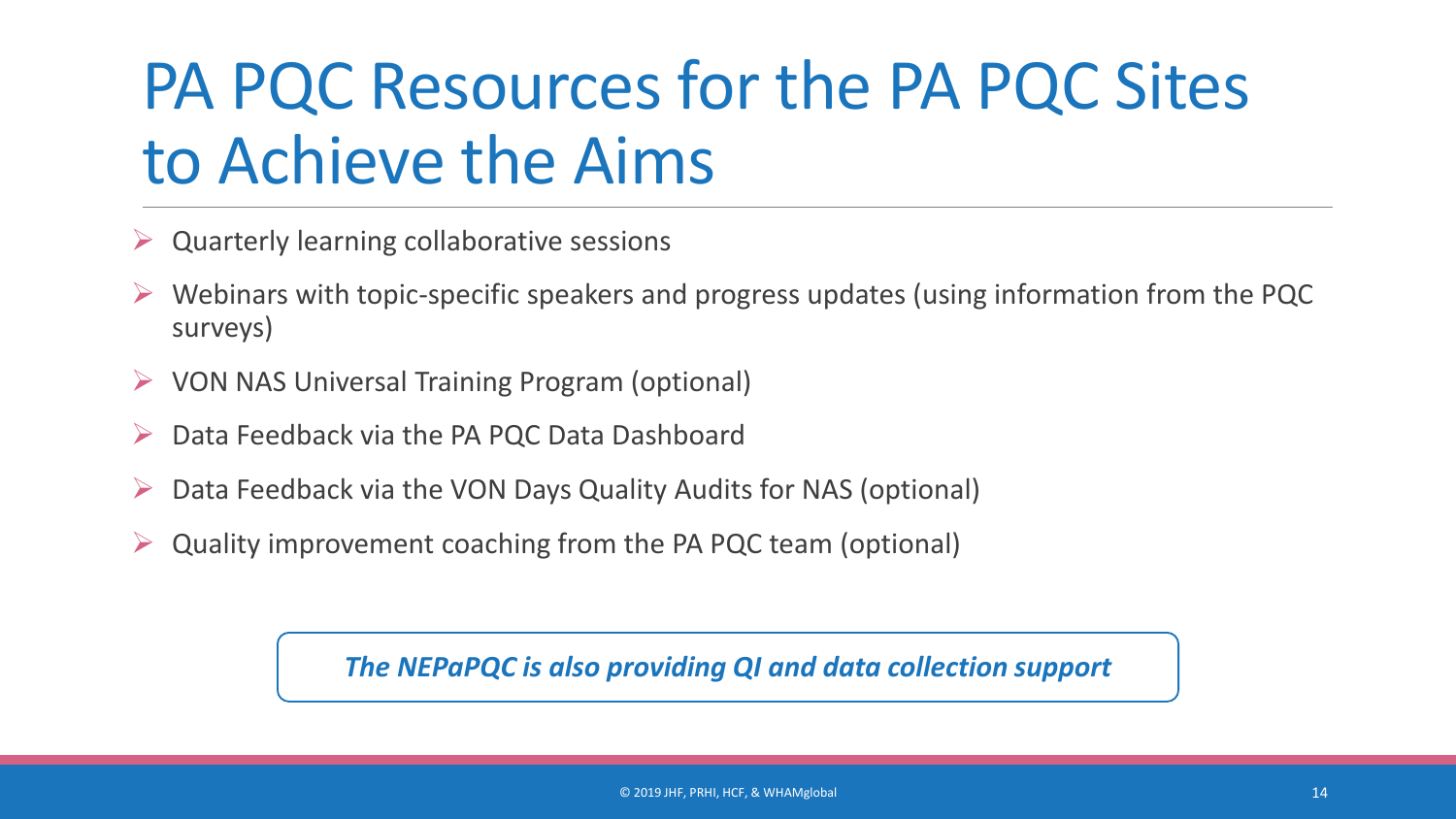**The PA PQC is designed to help the sites drive improvement and adopt best practices around the three targets.**

#### **If the PA PQC does not help your team do this, let us know.**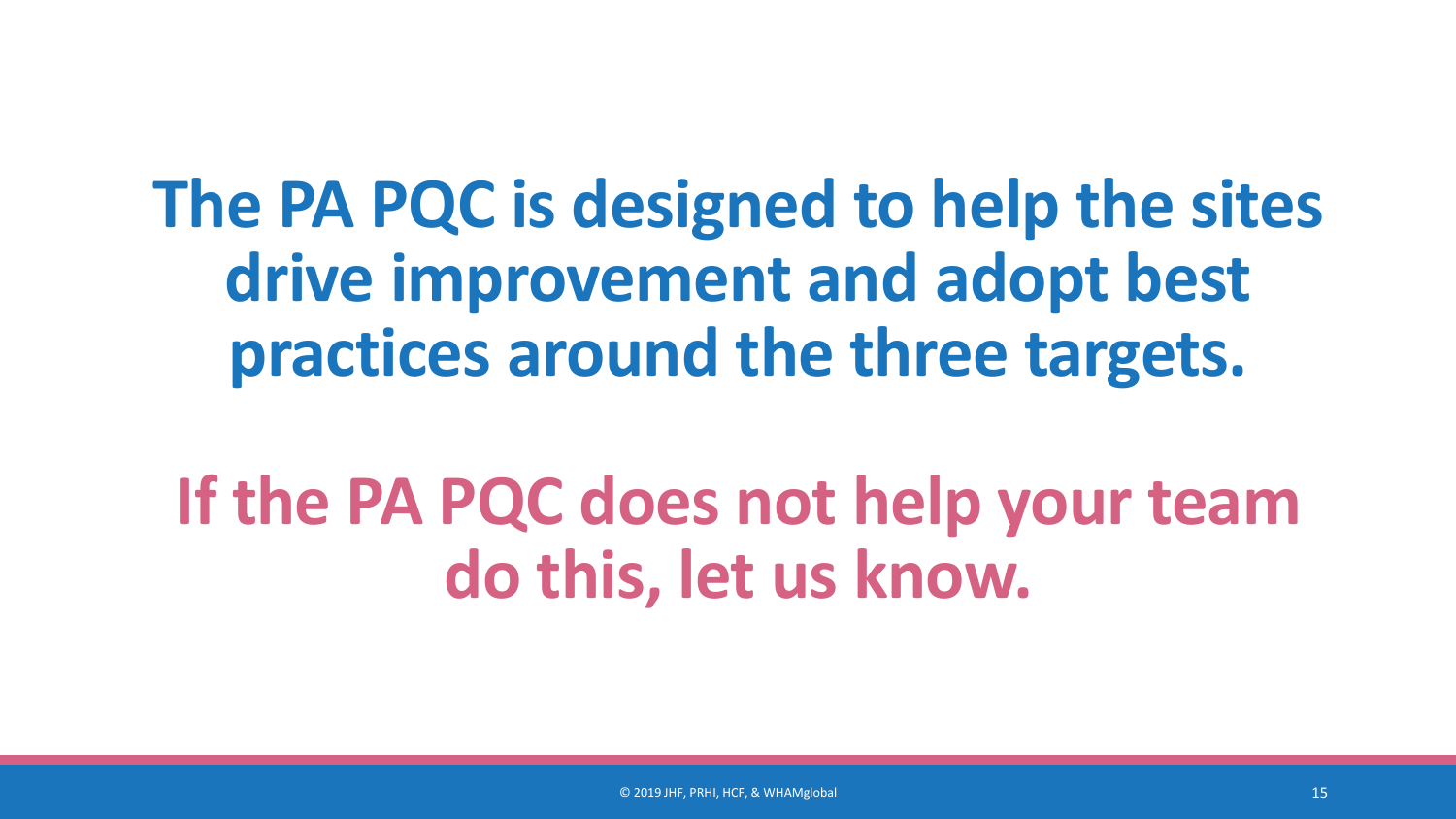#### Housekeeping Notes

- **Onboarding Help Desk** at the Registration Table During Breaks and Lunch (with copies of updated FAQs available)
- **Register for the upcoming sets no later than one week before** <https://www.whamglobal.org/papqc/get-involved>
	- September 24
	- December 11
- **August 19 1pm to 2pm Webinar**, "SUD Screening and Follow-Up: Best Practices from the Northern New England Perinatal Quality Improvement Network," with Daisy Goodman, DNP, MPH, CNM, CARN-AP
	- Assistant Professor of Obstetrics and Gynecology in the Department of Obstetrics and Gynecology at Dartmouth-Hitchcock Medical Center